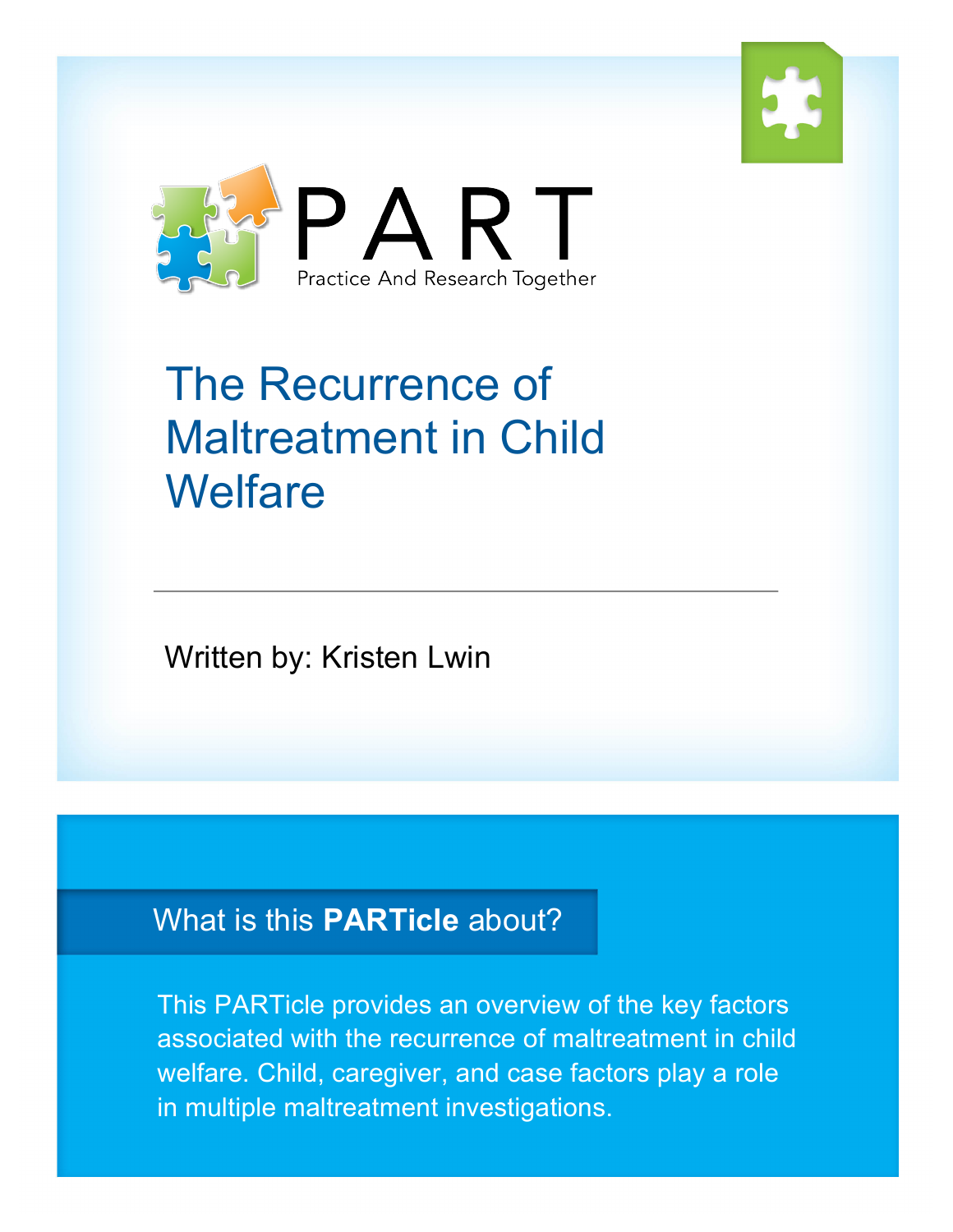# **XX Key Summary Points**

- § Analysis of recurrence requires critical thinking and a contextual description of the child welfare organization the landscape in which it operates.
- Some factors that are consistently associated with recurrence are being involved with the child welfare system previously (as a child or adult), shorter time frame between re-reports, younger children, accessing community services, neglect, and poverty.
- § Statistical analyses of recurrence should be multivariate and include various child, caregiver, organizational, and community level factors.

# >> Discussion Questions

- § What does a high rate of recurrence mean to this agency? What does a low rate of recurrence mean to this agency?
- Who is referral source? Some referral sources have higher rates of substantiation than others, therefore counted as "recurrence" but it is unknown whether these are actually higher risk than non-substantiated allegations.
- § Who are we concerned about returning to the child welfare system? The child? The caregiver? The family as a unit?
- Are there interactions between certain factors that result in higher or lower rates of recurrence? For example, are younger males more likely to recur than older females?
- § What findings are unique to our organization? Why are our findings not consistent with the literature?
- Is the referral related to a maltreatment/neglect allegation or request for support from a family?
- Are there appropriate services in the community for families to access? Were the families offered these services in the past? Did they access these services?
- § What type of statistical analyses are we using to examine recurrence?
- What factors are we missing in our analyses?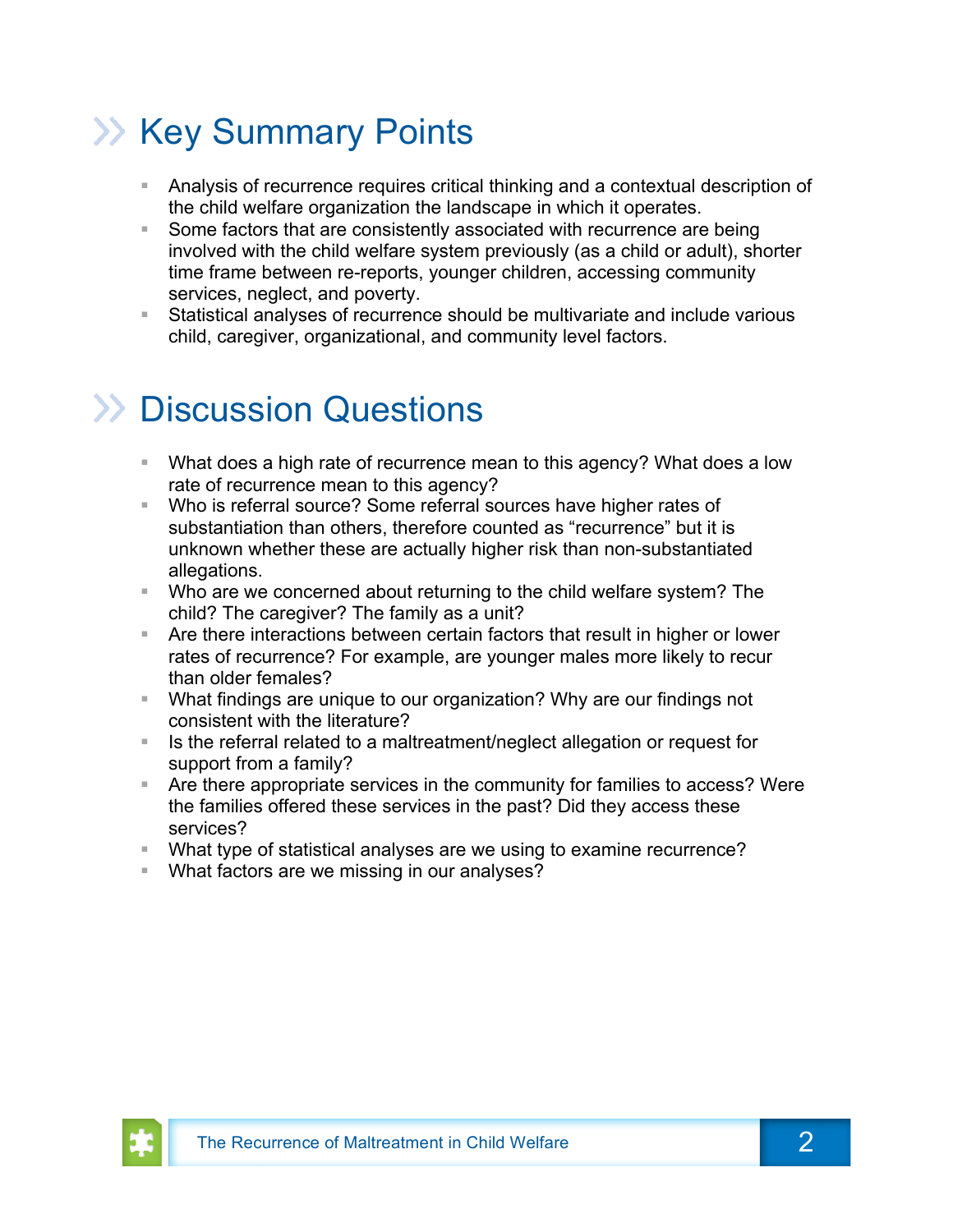# $\gg$  Introduction

The primary aim of the child welfare system is to promote child safety through ensuring the well-being of children who have been maltreated or those who are at risk of maltreatment. Thus, the examination of recurrence is a key factor in the etiology of maltreatment and promotes an understanding of how child welfare organizations can work toward addressing the recurrence of child maltreatment and neglect. Exploring recurrence in the child welfare literature will assist in identifying those child, caregiver, case, and community level factors that may play a role in the lives of families who return to the child welfare system on more than one occasion.

The role of recurrence in child welfare may indicate an increase of maltreatment and neglect; however, also important in the situation is the human resource and financial drain on the child welfare system because of the multiple investigations of many of the same families. In order to better understand the role of recurrence we are examining the child welfare literature for factors that are associated with recurrence rates. It is important to note that the majority of the large scale generalizable child welfare literature has been conducted in the US; therefore, we must interpret the findings with caution. Indeed, there are differences between the US and Canadian child welfare systems, although each country does have differences within their own smaller regions.

# What is Recurrence?

#### **Definition**

A close examination of the child welfare recurrence literature offers many challenges to developing a clear picture of the role of recurrence, as there are methodological differences between most studies examining recurrence. Taken at face value, recurrence is a simple concept; however, "recurrence" has multiple definitions within the child welfare literature and there is no standard description.<sup>1, 2</sup> Recurrence has been described as any subsequent child welfare report of maltreatment/neglect/risk of maltreatment<sup>3</sup>, any subsequent child welfare substantiated report of maltreatment/neglect/risk of maltreatment<sup>4</sup>, any subsequent maltreatment of the same child<sup>5</sup>, any subsequent report of maltreatment by the same perpetrator<sup>2</sup>, as well as various combinations of these definitions.

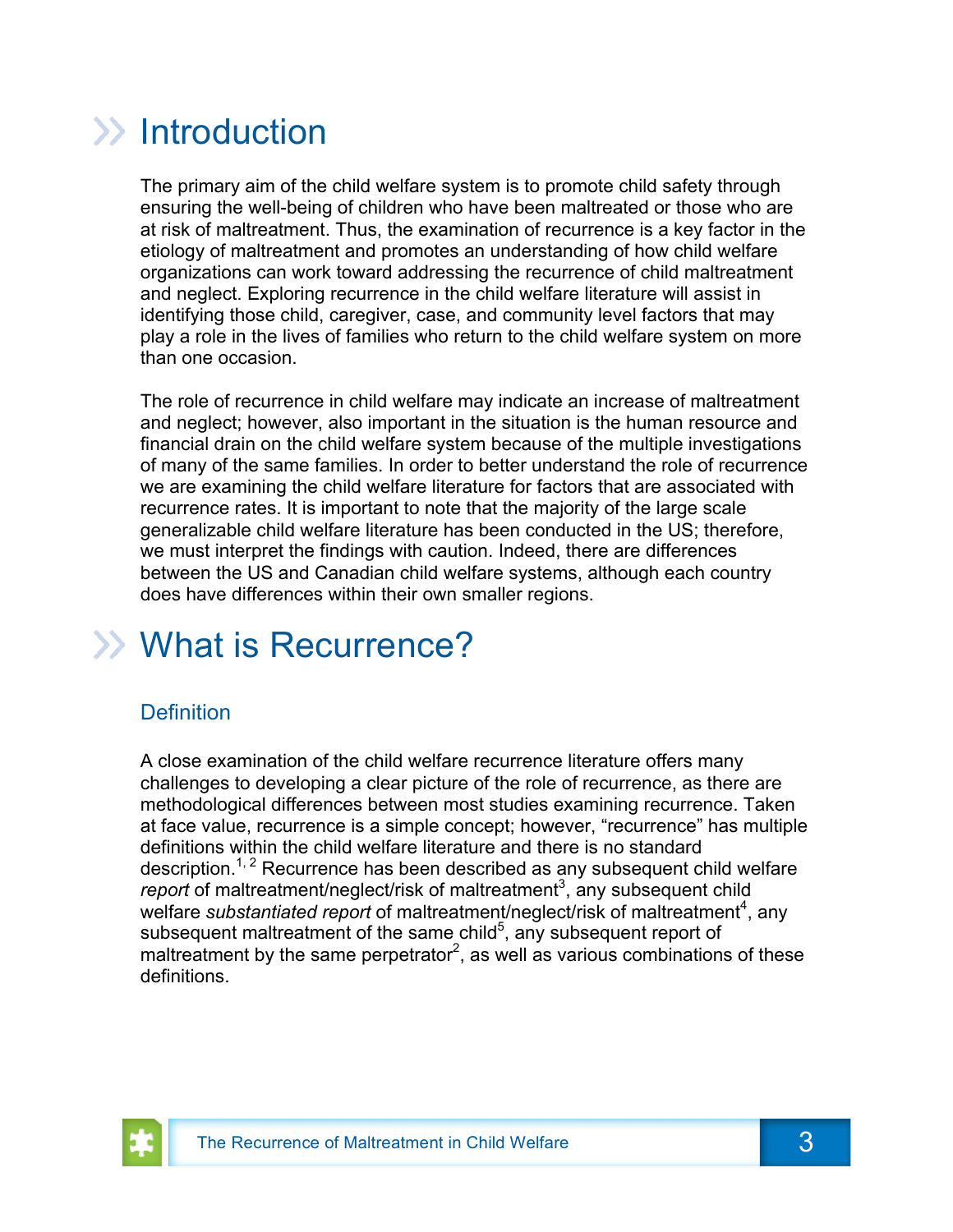#### Unit of Analysis

Recurrence is often differentiated from recidivism<sup>12</sup> in the child welfare literature. Recurrence is often measured at the child level where return to the child welfare system is measured through re-reports, substantiated or not, by whether or not the *same child* returns. <sup>2</sup> However, recidivism is measured at the perpetrator level, where the number of re-reports, substantiated or not, are linked with the actual perpetrator. Attention to these differences is a key factor in understanding the role of recurrence, as each type of measurement provides a different picture depending on who is returning to the child welfare system, the child or perpetrator.

#### Time Frame

Another issue of importance in the examination of recurrence in child welfare is the identified time frame between the first and subsequent contacts with the child welfare system. Similar to the issue of definition, there is no common time frame that describes recurrence. The time frame between first and subsequent contacts in the identified literature spans between sixty days<sup>6</sup> and ten years<sup>2</sup>, resulting in recurrence rates between  $7\%$  at the end of six months<sup>7</sup> and 62% at the end of seven and a half years. $8$  The literature suggests that the first 30 to 60 days after the initial investigation are the highest risk for re-reports,<sup>1, 3, 9, 10</sup> and then the risk of recurrence declines one year after the first report.<sup>5</sup> The longer time span between the first and subsequent reports indicates a likelihood of fewer rereports than for families with a shorter amount of time between the first and second re-report.<sup>10</sup> Importantly, many studies exclude any re-reports within the first two-weeks of the initial report in order to reduce the likelihood of inadvertently counting the same concern twice. For example, if a child disclosed physical abuse to a neighbour as well as their teacher the local child welfare organization may receive two reports about the same issue within a short time frame.

The variation in definitions of recurrence illustrates an important difference between individual study findings. Indeed, understanding recurrence as being a re-report within one year with the child as the unit of analysis has the potential to result in a vastly different recurrence rate than if recurrence was defined as a substantiated re-report within 30 days of an investigation. Therefore, it is imperative to fully understand the methodology, variables, and analysis we are applying within the context of recurrence.

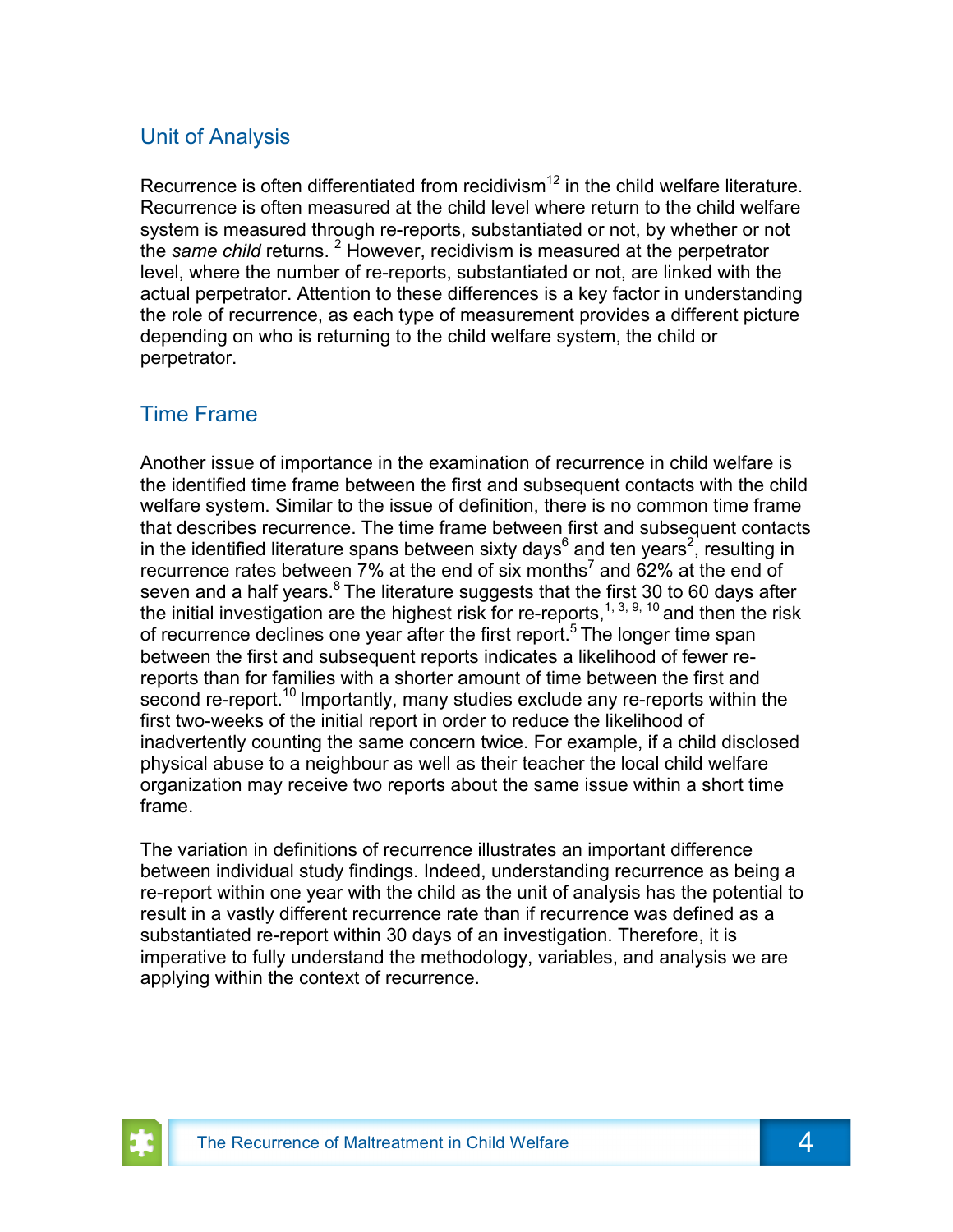### Factor Associated with Maltreatment **Recurrence**

#### Child Level Factors

#### *Age*

Examination of the child welfare recurrence literature clearly suggests that younger children are at higher risk of returning to the attention of the child welfare system than older children.<sup>7, 8, 9, 10, 11, 12</sup> Children's age in the majority of identified studies emerges as one of the few factors that significantly predicts recurrence at all stages of analysis. Closer investigation of children's age indicates that typically children aged four years or less are at the greatest risk of returning to the attention of the child welfare system. Understanding families that experience chronic recurrence to the child welfare system offers additional details of how a child's age may be related with the risk of recurrence. Jonson-Reid and colleagues  $(2010)^{13}$  examined chronically reported families (families with three or more child welfare reports) and found that children "older at the first report were less likely to have a second (3% per year of age)" (p.275); however, older children were more likely to return to the child welfare system when predicting those who were brought to the attention of the child welfare system a second to third time, third to fourth time, fourth to fifth time, or more. A further US study<sup>5</sup> that examined patterns of maltreatment recurrence across multiple states found inconsistencies, in regards to child age; for example in Vermont younger children were not significantly more likely to recur than older children.<sup>5</sup> Younger children being more likely to recur may be a factor related to increased vulnerability and thus an escalation in reports from professionals and within the community. However, older children in their mid-teens may be less likely to recur simply because they are aging out of the child welfare system, which is no longer able to service their needs, in addition to being less physically vulnerable than younger children. Understanding the role of age of children recurring to the child welfare system is a key factor in determining the context of recurrence.

#### *Gender*

As a significant predictor of recurrence, the role of child gender is less clear than that of child age. In some studies gender did not significantly predict substantiated or unsubstantiated re-reports.<sup>7, 8, 10, 13</sup> However, in other studies gender did significantly predict recurrence, where boys were more likely to recur to the child welfare system than girls. $3, 10$  Understanding gender in the context of the child welfare system is important and may simply be a substitution for maltreatment type, as girls are more likely to be victims of sexual maltreatment, a maltreatment type that is significantly less likely to recur than other maltreatment or neglect types. Therefore, low rates of recurrence, in this context, may simply

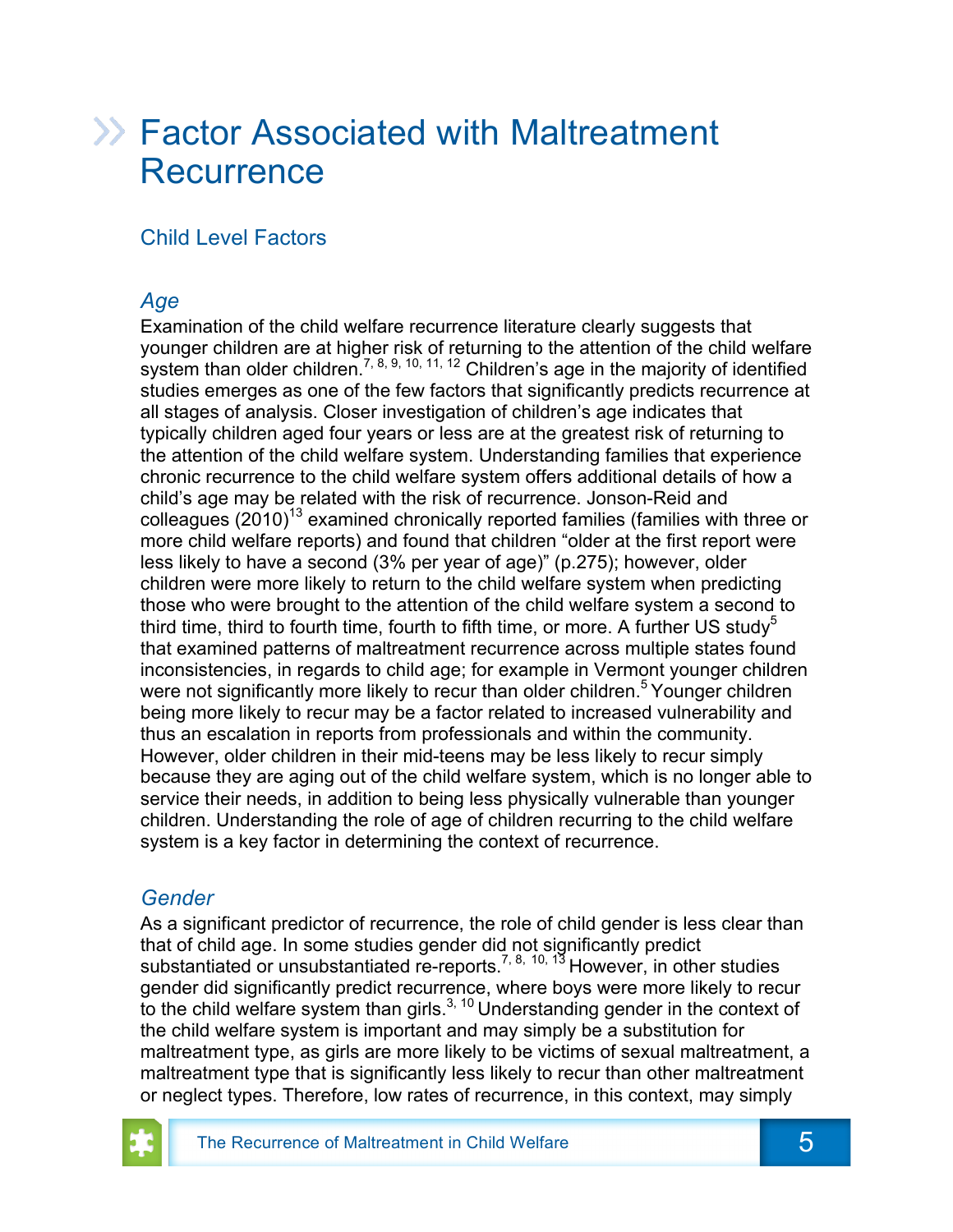be a factor of high rates of sexual maltreatment reports and low rates of maltreatment types that are more likely to recur.

#### *Ethnicity*

Investigation into the patterns of recurrence levels between different race and ethnic groups differs between studies. Many studies found no significant difference between the likelihood of diverse ethnicities returning to the child welfare system.<sup>4</sup> Conversely, Lipien and Forthofer (2004)<sup>7</sup> found time to recurrence rates between children who identified as white and those who did not identify as white to be significantly different; within 24 months of the first child welfare report, white children were significantly more likely to return to the child welfare system than their non-white counterparts. This finding has been replicated in other studies measuring the relationship between child ethnicity and recurrence.3, 15 However, in other studies black families were more likely to recur than other ethnicities.<sup>10, 14</sup> The distinction of families who identify as black and recurring more frequently is attributed to differences in rates of reporting of certain maltreatment types.

The key take away message in terms of child level factors that are associated with recurrence rates are age, gender, and ethnicity. However, these factors, like most research, must be contextualized and should not be considered stagnant. Child's age is important as young children are more vulnerable than older children, thus contributing to higher recurrence rates. However, older youth may simply not be re-reported because policies prohibit service from the child welfare system. Further, the type of maltreatment older youth experience is different from younger children and may be less apparent, resulting in lower re-reports. Further, ethnicity and gender as factors more likely to recur in the child welfare system may be a result of different key factors in recurrence rates, such as the type of maltreatment and poverty.

#### Caregiver Level Factors

Importantly, studies that examine the relationship between caregiver and child indicate that biological parents are more likely to experience a return to the child welfare system than non-biological parental caregivers (e.g., kin, grandparents).<sup>3, 14</sup> There is some preliminary evidence to suggest that caregiver  $conflict<sup>4, 9</sup>$ , caregiver mental health $8, 9$ , caregiver substance abuse, $4, 8$  younger caregivers,<sup>2, 3, 4, 14</sup> female caregivers,<sup>2, 14</sup> and Caucasian caregivers,<sup>2, 3, 14</sup> are significantly more likely to experience re-reports.

#### *Caregiver history*

As may be expected, a strong predictor of future involvement with the child welfare system is involvement with the child welfare system as a child or youth. Past experience with the child welfare system occurs on more than one level. Firstly, caregivers who have been involved with the child welfare system as a

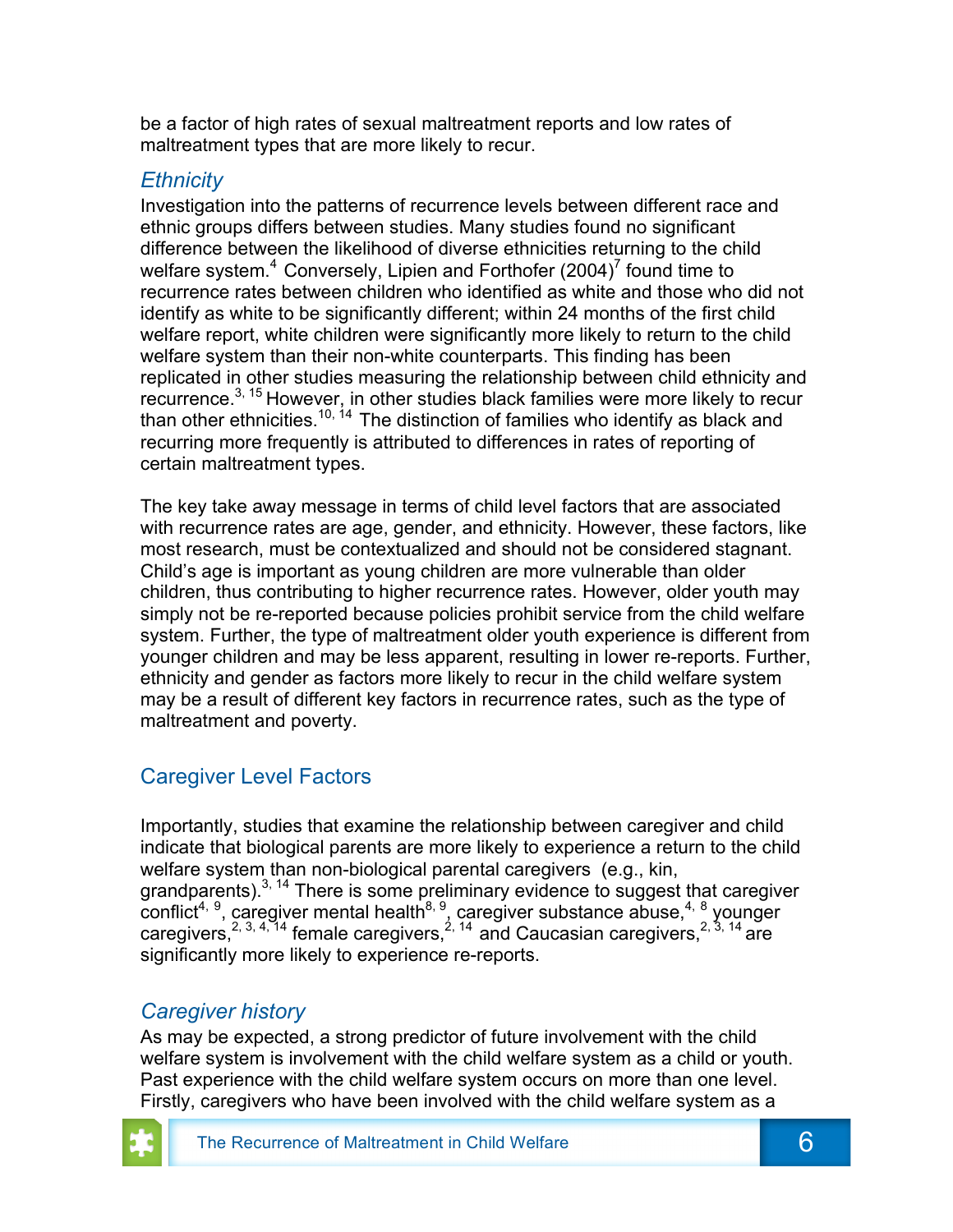child, whether as a result of living in out-of-home care or experiencing maltreatment or neglect, are more likely to experience multiple investigations when they themselves are caregivers.<sup>13, 17</sup> These findings are to be expected and generally explained through individual behavioural patterns or macro forces. For example, caregivers who have experienced maltreatment or neglect as a child may have psychological or emotional challenges that influence their ability to care safely for their own child; they may not be aware of or know where to access information on the most effective parenting skills; also the experience of maltreatment or neglect as a child may be a factor of socioeconomic issues (e.g. poverty) within the family, which may remain with them in adulthood and be related to recurring involvement with child welfare services.

One of the strongest predictors of recurrence, at each subsequent re-report, is being previously investigated for maltreatment or neglect as a caregiver.<sup>3, 4, 10, 13,</sup>  $17$  Intuitively, this factor makes sense and is a good indicator of who will return to the child welfare system; families who have experienced a re-report are significantly more likely to experience another re-report than those families who do not return.5 Further, as time passes without a re-report the risk of experiencing another report declines.<sup>11</sup>

#### *Poverty*

Poverty is an important factor in the measurement of child welfare recurrence rates. Socioeconomic status and child welfare have a complex association and are a constant source of discussion in child welfare practice and research literature. The majority of identified studies have implicated median household income as a significant predictor of recurrence.<sup>4, 8, 11, 12, 14, 17</sup> Examination of recurrence rates sustains this ongoing dialogue and suggests that poverty is a significant predictor of re-reports, substantiated and unsubstantiated, for families who identify as being in the lowest income levels (e.g., \$20,000 US annually or less). However, poverty is a complex issue and one that is connected with child welfare in various ways; for example through individual factors (e.g., lack of basic necessities), organizational factors (e.g., child welfare policies), and societal factors (e.g., structural inequalities that contribute to marginalization). Thus, the emergence of poverty as a significant predictor of recurrence depends on the identified variables within each study. For example, comparing different measures of poverty Jonson-Reid and colleagues  $(2010)^2$  found that annual income level, single parenthood, and receiving financial assistance were all significant predictors of recurrence. However, annual income and single parenthood had larger effect sizes than the receipt of financial assistance.<sup>2</sup> Further examination of the literature suggests measures that may be indicative of poverty such as housing mobility $^8$  and having a caregiver with less than highschool education<sup>8, 13</sup> make it significantly more likely that a child/family will experience recurrence.

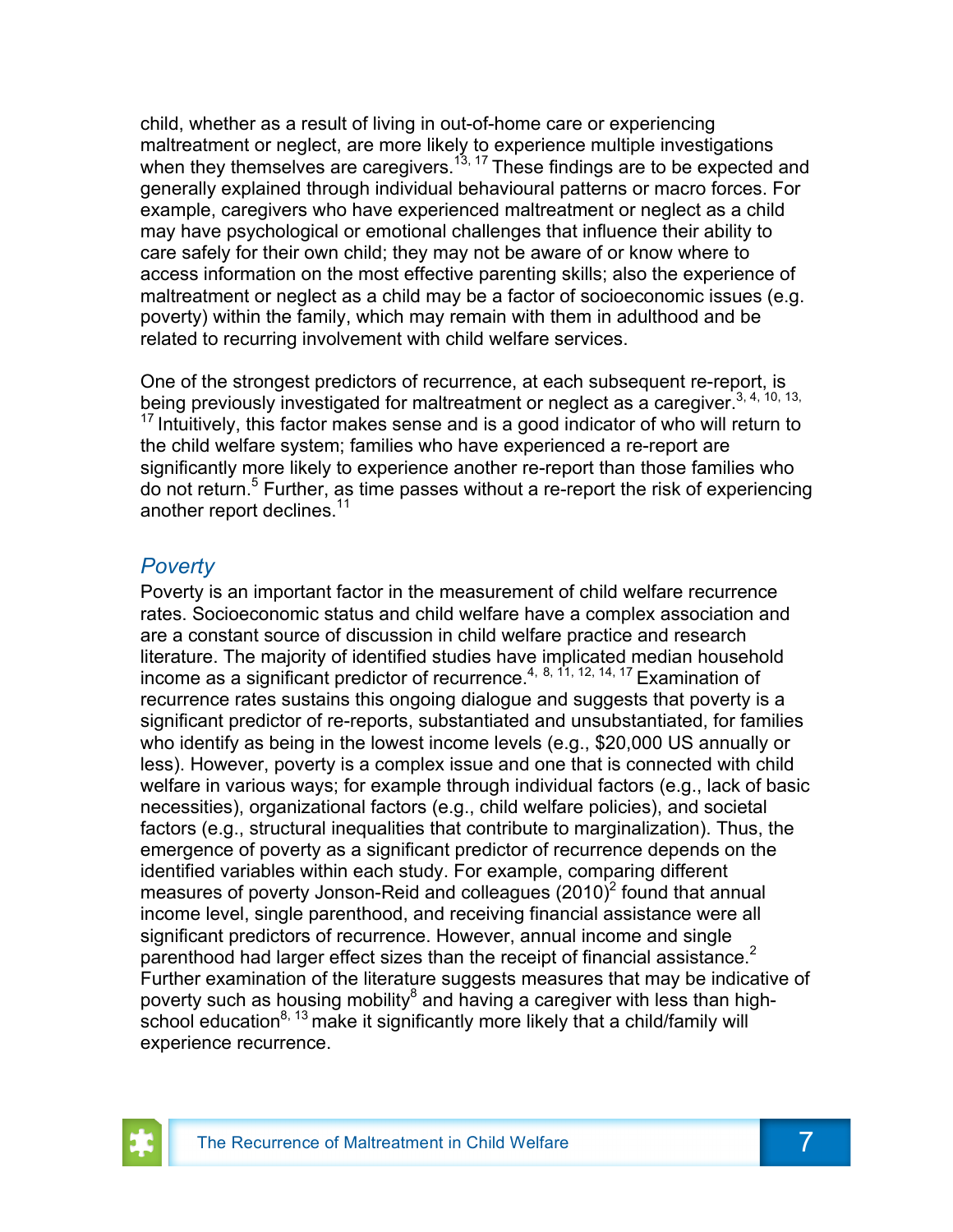#### *Community Resources Utilization*

Service utilization is a significant predictor of increased recurrence rates, in regards to both child and adult focused community services. For example, the use of child special education<sup>8, 13</sup>, caregiver mental health services<sup>13</sup>, child mental health services $^{8, 13}$ , and financial assistance<sup>13</sup> all predict re-reporting to the child welfare system. Further, examining only caregivers who are within the lowest socioeconomic category, those who previously received substance abuse services or mental health services were significantly more likely to be re-reported than caregivers who did not use these services. $2$  Considering caregivers involved with the child welfare system who were offered community support services indicates that caregivers who accepted substance abuse services were significantly more likely to have a child maltreatment re-report than caregivers who declined treatment services.<sup>16</sup>

Analysis of findings suggests there is no simple link between utilizing services and recurrence. There are different possible explanations for the association between using services and recurrence; the possibility of the duty to report legislation when involved with child welfare or community services, as well there may be an increased risk of maltreatment with caregivers who utilize treatment services because they experience greater challenges than caregivers who do not access services. The exact explanation is not known and may be a combination of both.

Service utilization is a complicated issue and requires ongoing exploration. Johnson and L'Esperance  $(1984)^{19}$  found that a client's ability to access resources was associated with reduced recurrence. The examination of participation in treatment planning, "collaboration", was found to have a direct relationship with compliance and program expectations; however, "compliance" was found to be associated with reduced risk of recurrence only during service provision, but not after service completion.<sup>20</sup>

The key caregiver factors; history, poverty, and community resources utilization are important in understanding who most frequently returns to the child welfare system. The examination of these three factors illustrates the importance of a contextual analysis when investigating recurrence rates. Poverty, community resources, and a caregiver's historical involvement with child welfare as a child, are out of the organizational scope, yet may significantly influence recurrence rates. We need to ensure examination of these factors in any recurrence analysis in order to theoretically and practically address return to the child welfare system.

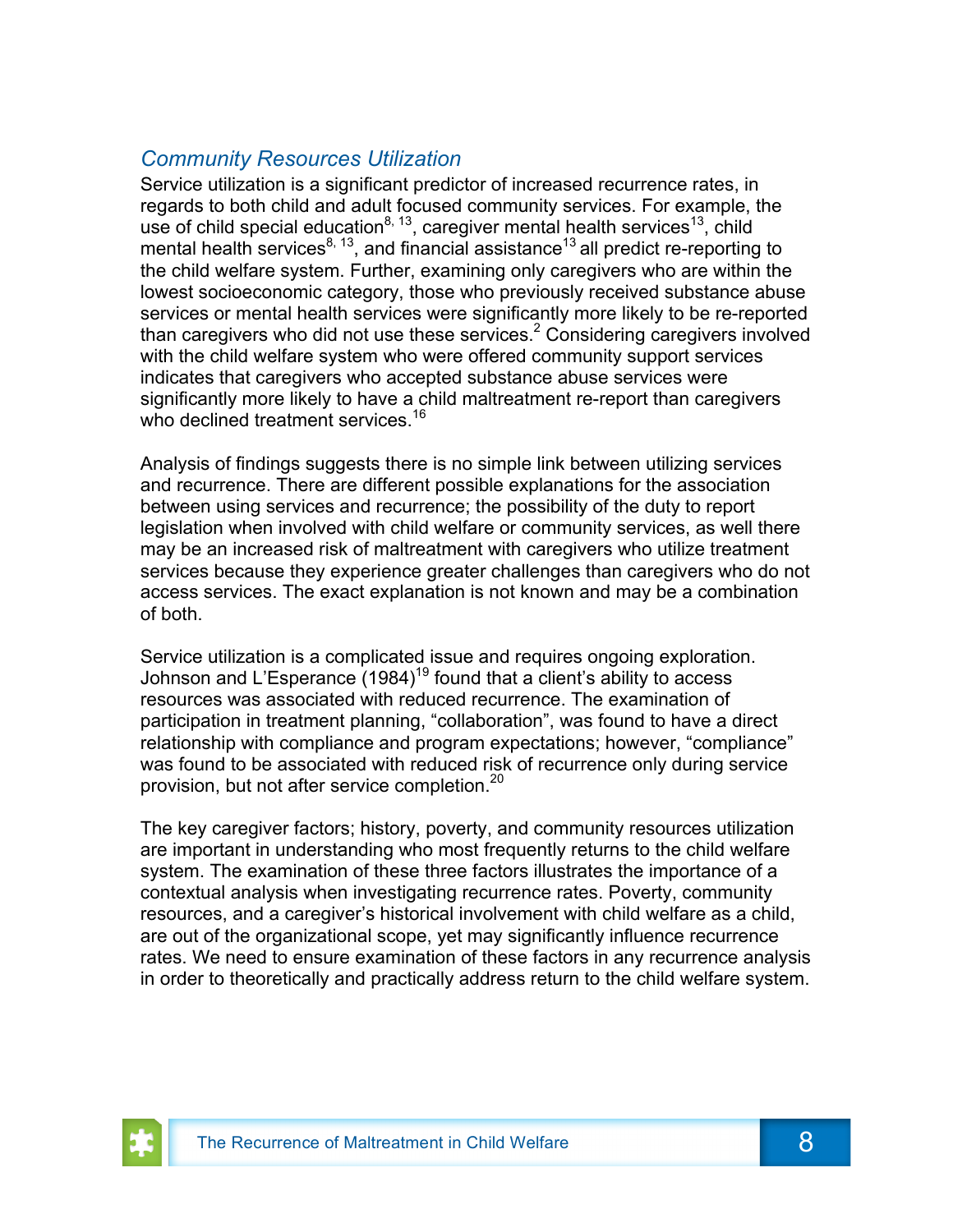#### Case level factors

#### *Referral Source*

There is no consistent indication of whether professional or non-professional sources of referral are more or less likely to predict re-reports. Bae and colleagues (2009)<sup>18</sup> found that professional referral sources (e.g., teachers) were significantly less likely to re-report than non-mandatory (e.g., neighbours) referral sources. In another study, Bae and colleagues  $(2010)^{10}$  found that medical, legal, and child care referral sources were significantly more likely to re-report than non-mandatory referral sources. Further, law enforcement referral sources have been linked to significantly lower recurrence rates than other types of referral sources.<sup>15</sup> Thus, examination of the referral source may be an important factor in recurrence and have a close relationship with the type of maltreatment or other case related variables. There is evidence to suggest that certain referral types are more likely to be substantiated than others perhaps with implications for future reports. For example, in Canada police referrals are significantly more likely to be substantiated upon investigation completion than non-professional referrals.<sup>23</sup>

#### *Maltreatment type*

Maltreatment type is an important factor in the likelihood of recurrence. The majority of studies that examine maltreatment type find that families initially reported for neglect are significantly more likely to recur than families reported for another type of maltreatment.<sup>1, 5, 7, 9, 11, 13, 15</sup> Sexual maltreatment is least likely to recur when compared with other maltreatment or neglect types.<sup>5, 15</sup> Although it is generally agreed that neglect predicts recurrence more than any other type of maltreatment, there is less consensus about what type of maltreatment or neglect typically follows the initial report. Children who have been reported as neglected are most likely to be *re-reported* as neglected than another type of maltreatment.<sup>14</sup> Outside of neglect, most other maltreatment types generally do not follow the initially reported maltreatment type.<sup>14</sup> Further, children who have experienced neglect are "more commonly within-type in poorer neighbourhoods"  $14$  (p.909). Therefore, children who have been neglected are more likely to have one subsequent contact with the child welfare system for neglect again, versus another maltreatment type, when they live in poorer neighbourhoods compared with neighbourhoods with higher socioeconomic status. Importantly, this neglect "within-type" effect (within a poor neighbourhood) is maintained only when families experience one additional re-report. When families who have been initially reported for neglect, yet have multiple re-reports, the third, fourth, and any additional re-reports do not necessarily stay within the category of neglect. Thus, it is clear that maltreatment type is intertwined with other key recurrence factors. For example, when controlling for certain maltreatment types (i.e.,

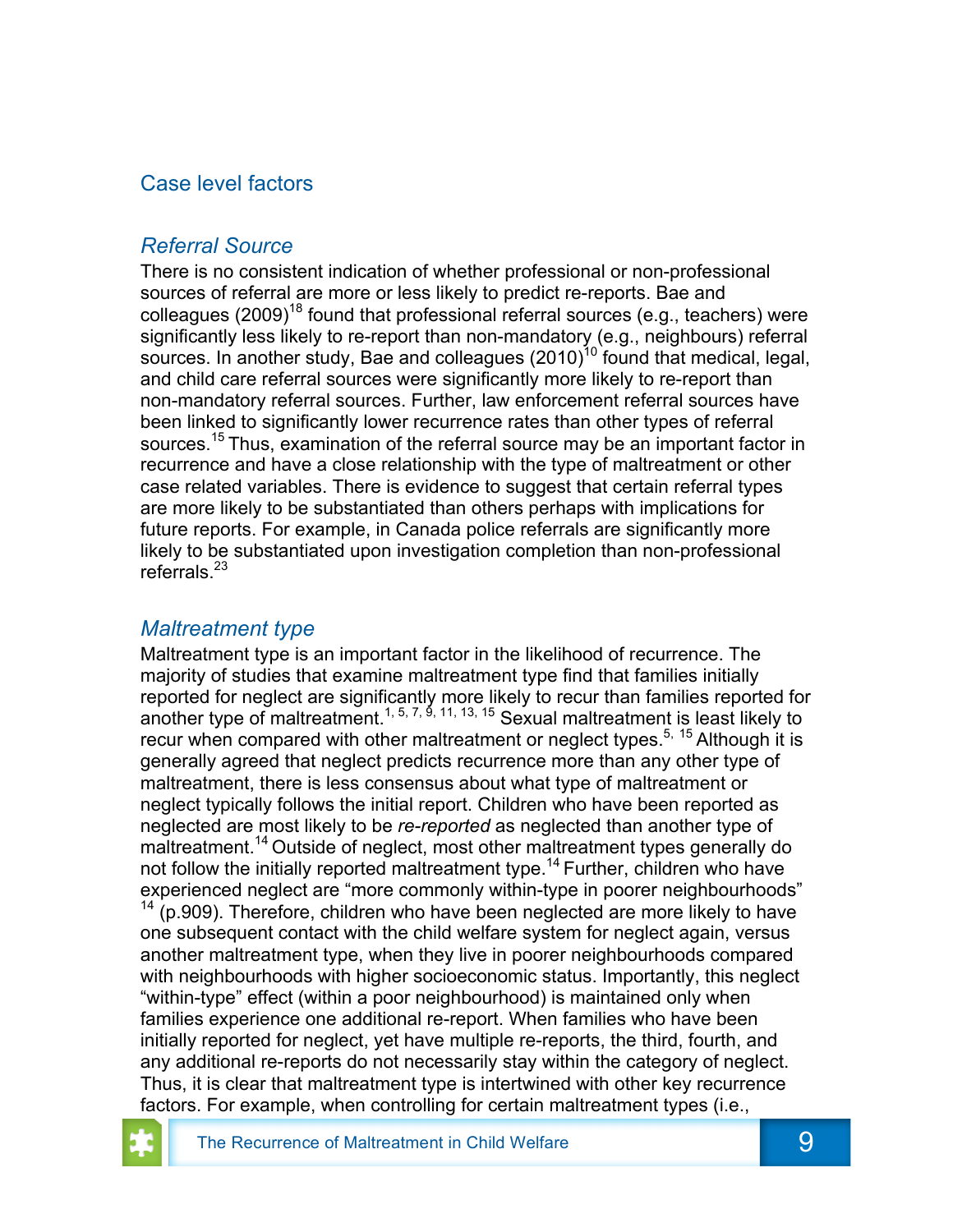physical abuse, neglect)  $14$  families that are poor are significantly more likely to be re-reported.<sup>14</sup> The debate about neglect and poverty has been ongoing for years and can be applied to the examination of recurrence rates. The realities of being poor and experiencing neglect (as defined by the child welfare system) require contextual analysis and ongoing development and examination both by academics and practitioners.

Understanding referral source and maltreatment type is very important in the wider context of recurrence rates. Some referral sources are more frequently substantiated than others, which may have an enormous impact on recurrence, if the definition includes substantiation. Further, as illustrated there are maltreatment types that recur more frequently than others. Ensuring these key factors are explored in the broader analysis is important to painting a more accurate picture of who returns to the child welfare system.

#### *Chronically Reported Families*

Examination of multiple recurrences in child welfare has become more prevalent within the last 10 years, which helps us to make a clear distinction between families who have been re-reported once and those who have been re-reported multiple times to the child welfare system. Research literature suggests that the etiology of recurrence differs for families who have recurred only once or not at all when compared to those who have recurred two times or more (three or more investigations).11

In a between state analysis Fluke and colleagues (1999)<sup>5</sup> found that time to recurrence was significantly shorter for families who experienced multiple recurrences (three or more investigations). The overall likelihood of a second recurrence (three reports) was greater than the likelihood of a first recurrence; therefore, with each recurrence the likelihood of another recurrence increases.<sup>5</sup> These findings were consistent across most states, indicating a trend in predictor of multiple recurrences; as recurrences increase, so too does the likelihood of another recurrence

Examining the predictive factors of multiple recurrences illustrates the differences and factors that must be considered when examining recurrence in general. Jonson-Reid and colleagues  $(2010)^{13}$  found that younger children were predictive of a first recurrence, however, this had the opposite effect for all re-reports after the second report. This finding may be a result of other factors that are meaningful to children as they age (e.g., risk of behaviour problems, mental health issues). On the other hand Bae and colleagues  $(2009)^{18}$  found that being a young child consistently predicted recurrence, whether it was a single or multiple recurrence.

The importance of familial characteristics also varies depending on the number of re-reports. Importantly, the absence of financial assistance at any point in time has been found to be a consistent protective factor. <sup>13</sup> Further, lack of high school

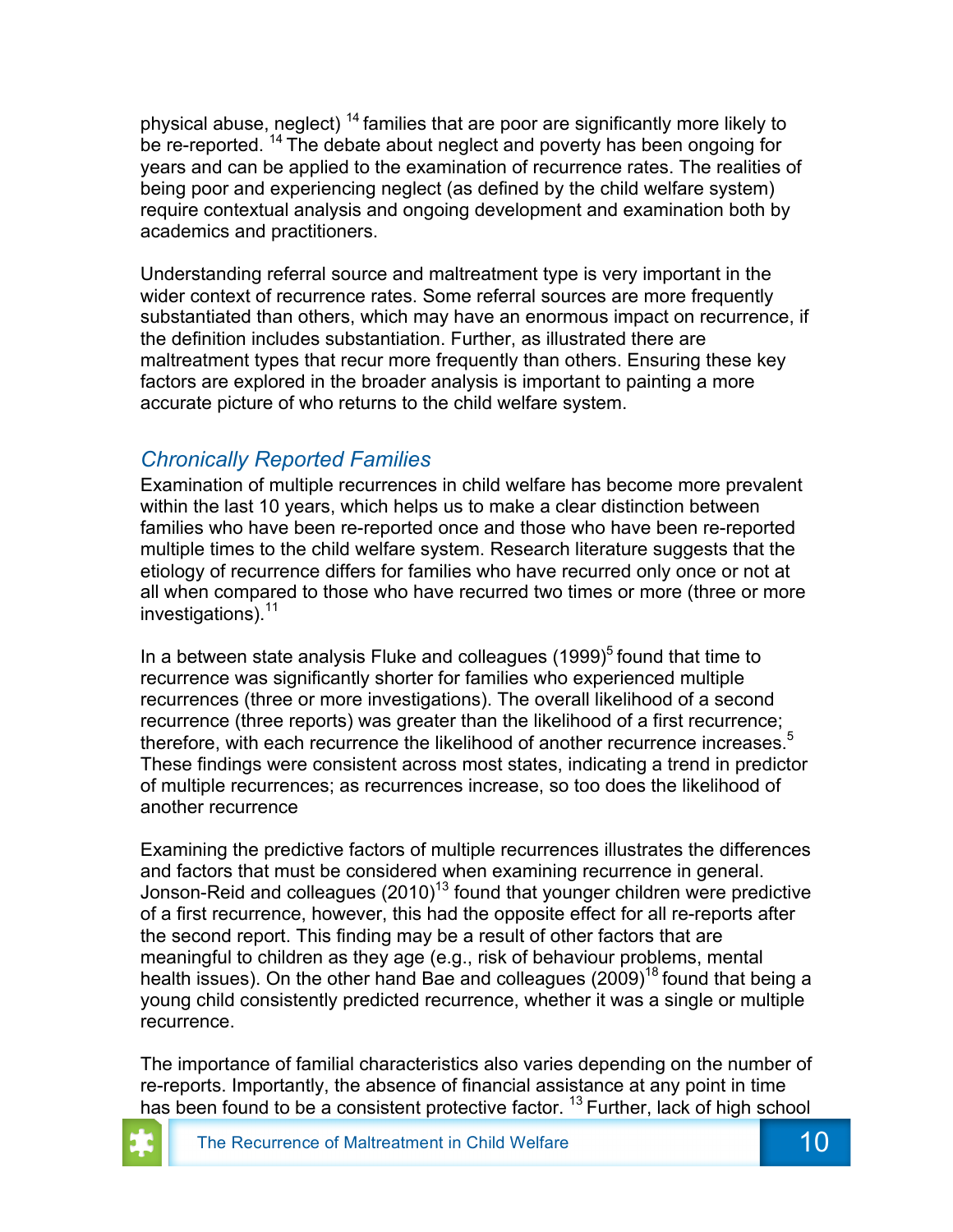education emerges as a consistent risk factor across multiple re-reports.<sup>13</sup> The type of maltreatment or neglect reported is inconsistently associated with rereports, where children first reported for physical or sexual maltreatment were less likely to be re-reported; however, once there were at least two reports there was "little relationship between the type of report and subsequent risk." (p.278).<sup>13</sup> Therefore, when a family was re-reported on at least two occasions it was more difficult to predict what type of maltreatment or neglect would be reported in the future. Nonetheless, neglect remains a strong predictor of multiple recurrences.<sup>13,</sup>  $18$  Ethnicity may play a role in multiple recurrences, as black families have been found to be more likely to have multiple recurrences than other ethnicities.<sup>18</sup> Black families have also been identified as more likely to be reported for neglect, a strong predictor of multiple recurrence, therefore, ethnicity, maltreatment type, and socioeconomic status may have a complex relationship and require further disentanglement. Differences in findings between studies may be a result of different definitions, variables, or statistical analyses. Therefore, it is important to critically assess the methodology and findings as they pertain to the individual study.

### Recurrence of Maltreatment at Intake

Child welfare recurrence literature that examines cases closed at the investigation stage, whether substantiated or unsubstantiated, is mixed. The concept of substantiation in itself is debated within the literature. The seeming assumption of "substantiation" is that the maltreatment did occur. However, in practice and in the research literature, substantiation is "a statement by the worker that 'I have enough evidence to believe that child maltreatment has occurred." (p.313) $^{22}$  There is research to suggest that children in substantiated and unsubstantiated cases are more similar than previously believed and that the differentiation between the two may merely be a product of the level of information that is available to the child welfare practitioner.<sup>12</sup> The recurrence literature mimics the substantiation literature in that the concepts are complex and require disentanglement.

Some studies suggest that a substantiated report does not predict recurrence.<sup>11,</sup>  $12$  Elsewhere indicates that substantiation does increase the likelihood of recurrence.13 It is difficult to offer a conclusive theme in this area because of the methodological differences between studies. Child welfare practice and policies differ in the US, where children and families are offered services at different points along the child welfare continuum. Different factors are also considered in analyses resulting in incongruent findings. According to Drake and colleagues  $(2003)^{12}$  unsubstantiated events had only a slightly lower rate of recidivism (perpetrator recurrence) than substantiated; however, "they comprised a far higher volume of the re-reported events." (p.257) Thus, in the wider context of risk of maltreatment and the financial and human resources cost to recurrence, both substantiated and unsubstantiated reports are notable.

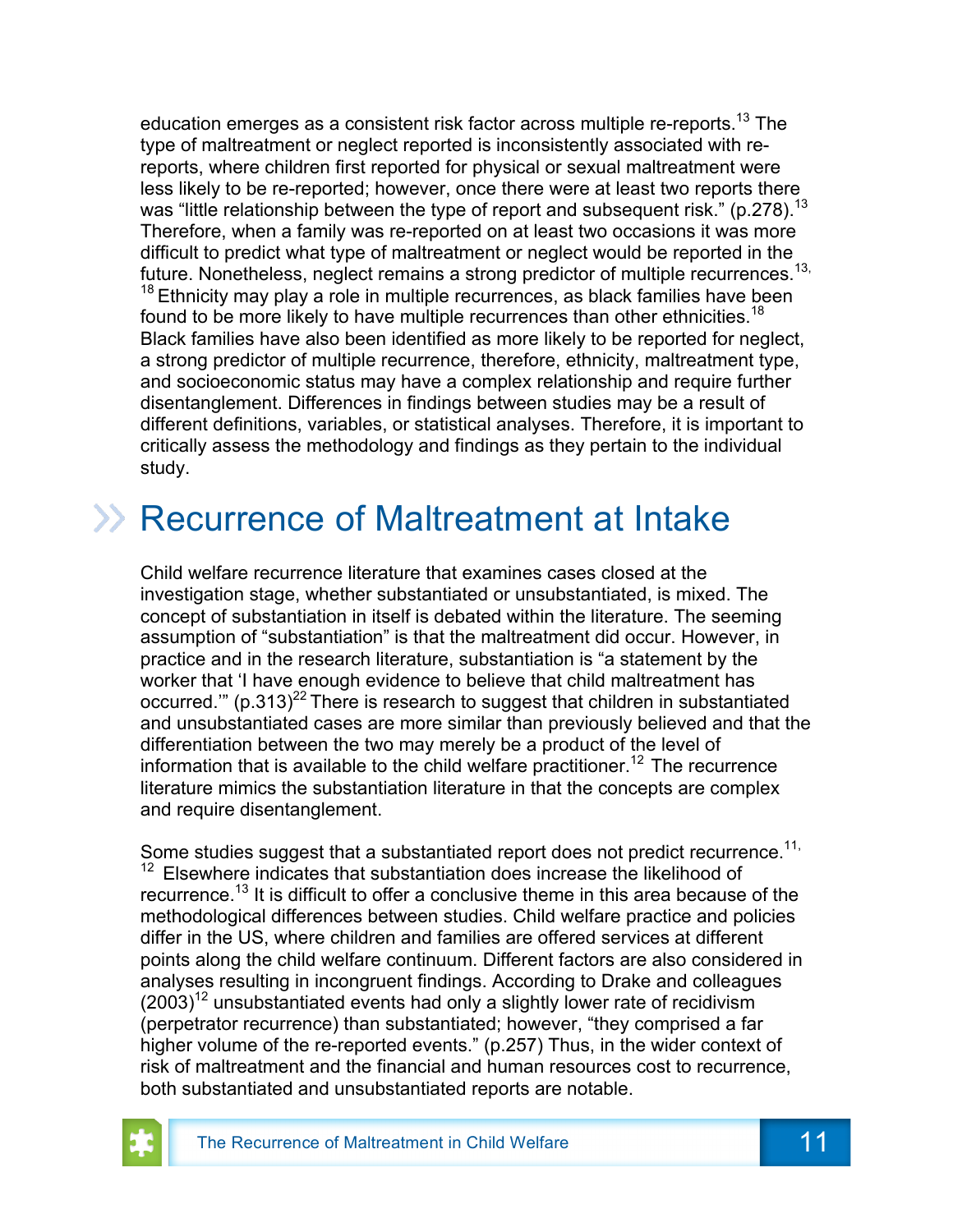### **EXA: Recurrence of Maltreatment at Ongoing Services**

One of the primary roles of the child welfare system is to reduce the likelihood of maltreatment recurrence, therefore, an important measure of effectiveness is the extent to which families who have received ongoing services (continued services and monitoring by the child welfare system after the investigation is complete) recur. Again, the literature is mixed in its recommendation of whether or not ongoing services are associated with a decreased risk of recurrence. Importantly, "services" differ within child welfare, which inevitably impacts the likelihood of maltreatment recurrence.

Some studies suggest there is no significant relationship between ongoing services and child maltreatment recurrence<sup>16, 18</sup>; however, others indicate that there is evidence to suggest that participation in (non-specific) ongoing services increases the risk of recurrence.<sup>7, 8, 15, 21</sup> Closer examination of the literature indicates that court ordered out-of-home permanency had the highest rate of single recurrence, whereas children who remained with their caregivers of origin, foster care, or general child welfare services, were more likely to have multiple child maltreatment recurrence, and families who had no post investigation service were least likely to have a recurrence.<sup>18</sup> In another study the length of child welfare service involvement was negatively associated with a substantiated re-report; i.e., the longer a family engaged in post-investigation services, the less likely they were to have a substantiated re-report.<sup>10</sup> Thus, in these situations the factor of being in contact with the child welfare system predicts greater recurrence, which may be a factor of surveillance or those with the highest need have the greatest likelihood of recurrence.

It has been noted that upon further examination of substantiation rates and recurrence, some maltreatment types may recur more frequently than others when the initial report was substantiated and families received some type of ongoing service. For example, substantiated neglect victims who received familycentered services were at similar risk of recurrence as were unsubstantiated victims who did not receive any services. <sup>12</sup> However, over time, there is a decreased risk among substantiated victims.<sup>12</sup>

In their review, Helie and colleagues (2010)  $<sup>11</sup>$  found that cases that were closed</sup> after post-investigation services were provided "present a higher risk than those closed without the provision of services, for two years following the closing of the case file, suggesting that the surveillance factor is not sufficient to explain the link between receiving post-investigation services and recurrence." (p.419).

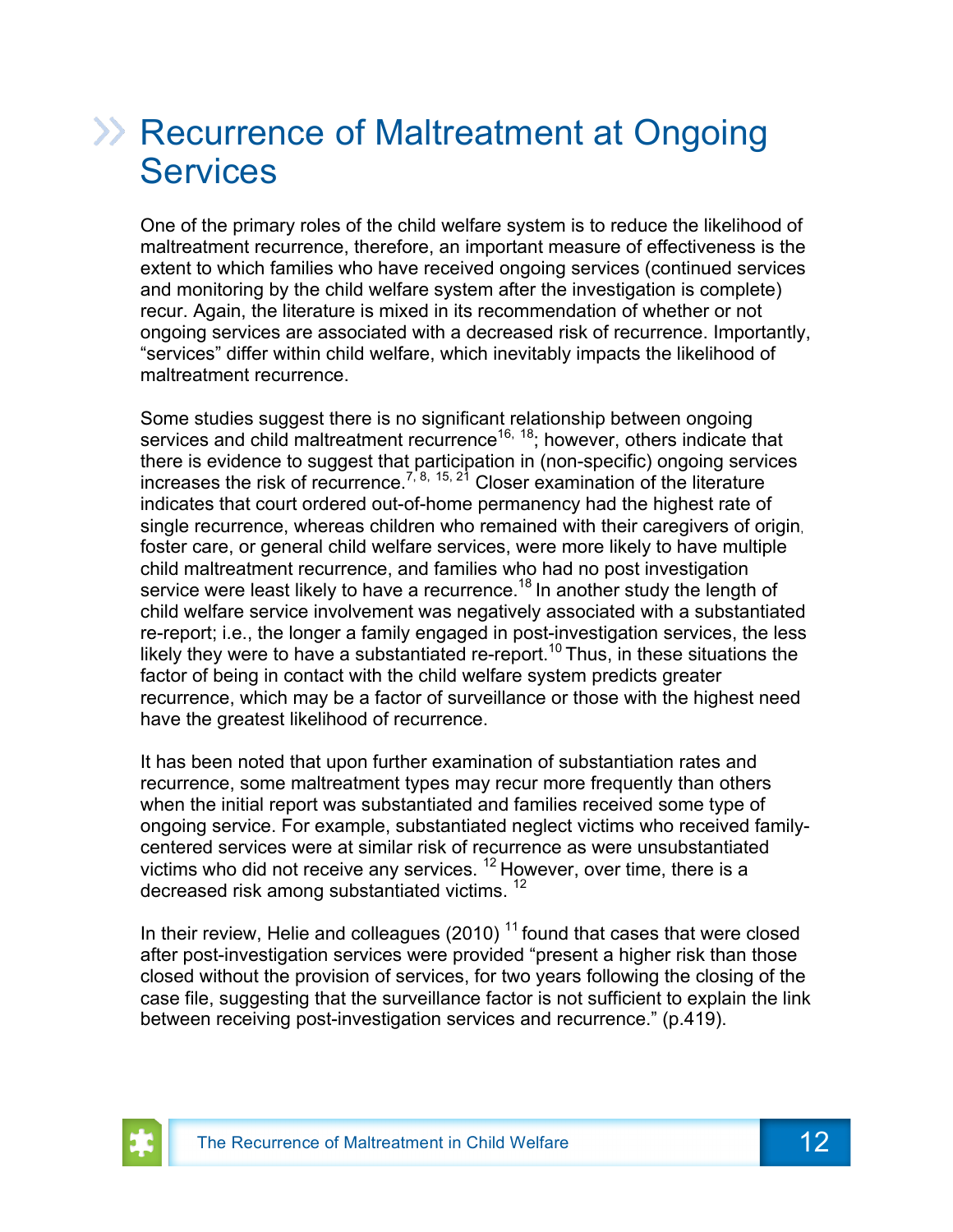Analysis of the literature indicates that there are two possibilities to consider when there is increased risk of recurrence for families who participate in ongoing child welfare services; 1) The families who receive ongoing services are appropriately referred and the children are at greater risk than families who are not receiving services; and/or 2) There is a surveillance effect where families who receive ongoing services are more visible to child welfare organizations, thus making it more likely that they will experience recurrence than families who are out of sight. Examination of the literature suggests there is no easy answer to the question of if and how ongoing services are associated with the risk of recurrence. Indeed, much is related to the type of services offered, whether or not they are appropriate for the family, and whether or not the family is engaged.

### >> A Statistical Note

Much of the literature examined in this review includes studies that utilize multivariate analyses and the presentation of a proportion of recurrence does not illustrate the nuances of factors that may influence return to the child welfare system. Survival analysis is an appropriate statistical technique when examining time to an event, such as the time between a first child welfare report and any subsequent report. Survival analysis indicates when individual cases meet the identified criteria (e.g., second report, third report, second substantiated allegation) and allows an examination of whether certain characteristics are significantly more likely to recur than others. Specifically, survival analysis was most often used in the identified studies, which has become widely used in recurrence research since the late 90s.  $^{5, 6, 7, 8, 12, 13, 21}$  Survival analysis offers an "unbiased description of time frames" for re-reports, takes into consideration children and families that are not re-reported, and allows a more thorough examination of factors that are implicated in recurrence (p.635)  $\cdot$  <sup>5</sup> Therefore, in order to gain a more thorough understanding of the context of recurrence multivariate analysis is key.

### >> Summary

"The interpretation of recurrence data is not as simple as it might first appear and its usage as an outcome measure will require attention to explanations of how it operates." (p.647)<sup>5</sup> Examination of the recurrence literature suggests that the issue is complex and requires disentanglement. Many factors that are significantly related to recurrence are an effect of other case characteristics. For example, the recurrence rates of neglect may be closely related to a bias in policy, or to poverty and its influence on caregivers' ability to access services, or provide the necessities of life. The key consistent factors that are linked to a significant increase in recurrence across the majority of studies are maltreatment type (neglect), young children, a time frame of 30 to 60 days after the initial

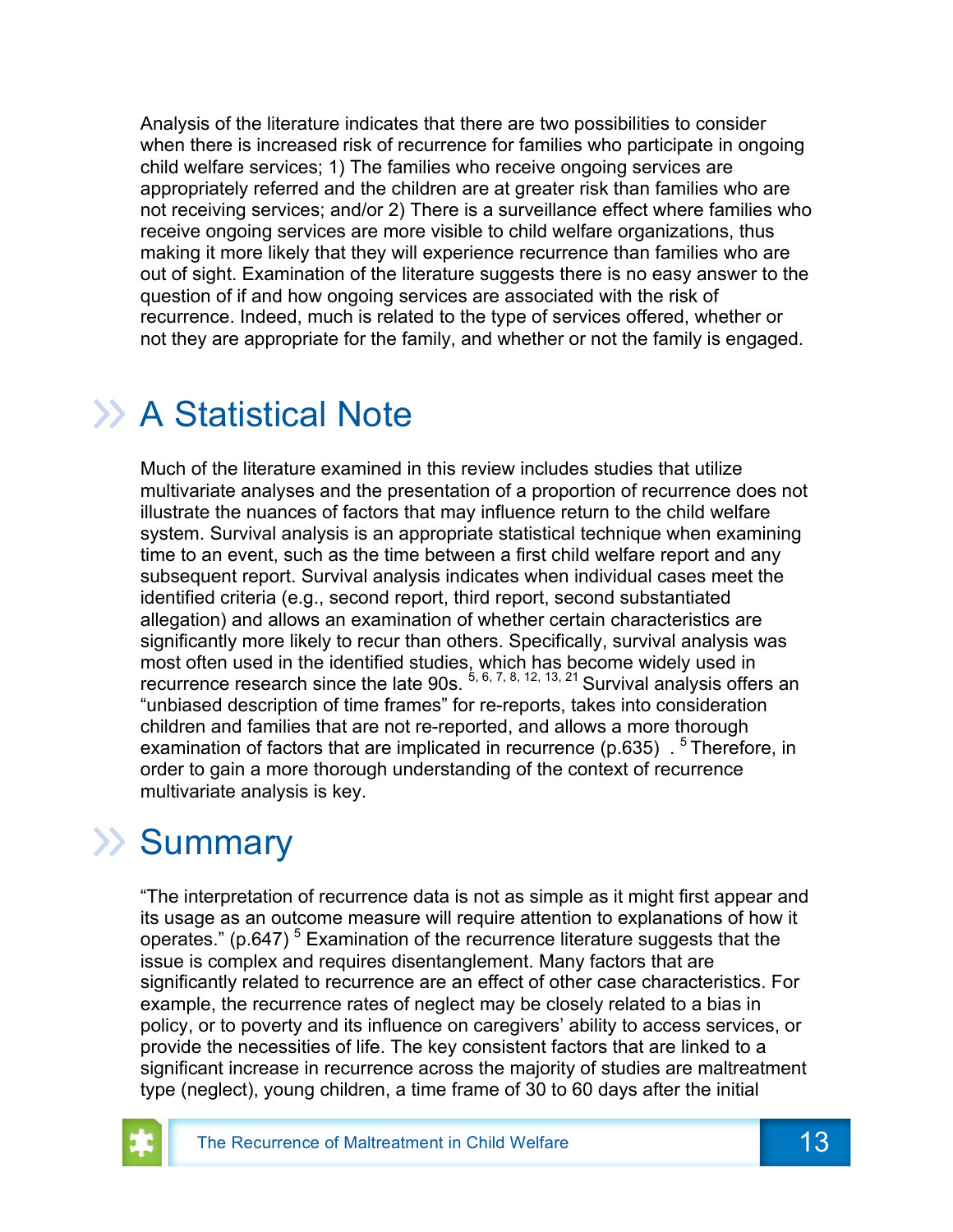investigation, and familial poverty. All of these factors are important in examining recurrence rates in an organization. However, most important is the context in which recurrence occurs. Recurrence in itself is not inherently positive or negative; low recurrence rates may indicate that there are a large number of children placed in out-of-home care resulting in no re-reporting of the biological parent, or it may indicate the majority of cases are being substantiated and receive effective ongoing services reducing the risk of recurrence. Conversely, a high recurrence rate may indicate a lack of appropriate resources in the community and as a result support service provision falls to the child welfare system. It may also indicate that families have had positive experiences with the child welfare system and are calling back in order to request ongoing support themselves.

There is certain caregiver characteristics that are associated with significantly higher rates of recurrence, related to substantiated and unsubstantiated rereports. Examination of caregiver level factors is key when examining recurrence and the likelihood of a family returning to the child welfare system or a child reexperiencing maltreatment/neglect. Understanding the characteristics of caregivers who are involved with the child welfare system offers an opportunity to extend appropriate services to the family, whether through the child welfare system or services outside of the field.

Many factors surrounding recurrence are important – who is the referral source? What is the concern? Is it the same concern as the initial report? How old are the children who are recurring most frequently? What community resources are accessible to families? There are some measures that are consistent across studies and locations – suggesting some importance in the measure of recurrence – however, the importance of the interpretation of individual data and societal context cannot be understated. Recurrence is a multi-systemic and multilevel issue, where we need to critically assess the factors that are contributing to recurrence, as well as those factors that we are not examining. A comparison between organizations is constructive only when there is an environmental context applied to the findings and there is an examination of how the organization functions within the wider scope of the community. Lastly, there are several factors that may be related to recurrence rates that are not currently found in the research literature; how are organizational climate, worker education, and worker perception of community resources related to recurrence? These and many other factors that may be linked with recurrence have not yet been examined – as all other research, the examination of recurrence is changing and malleable. We need to keep in mind that information is always changing and that the best evidence is yet to come.

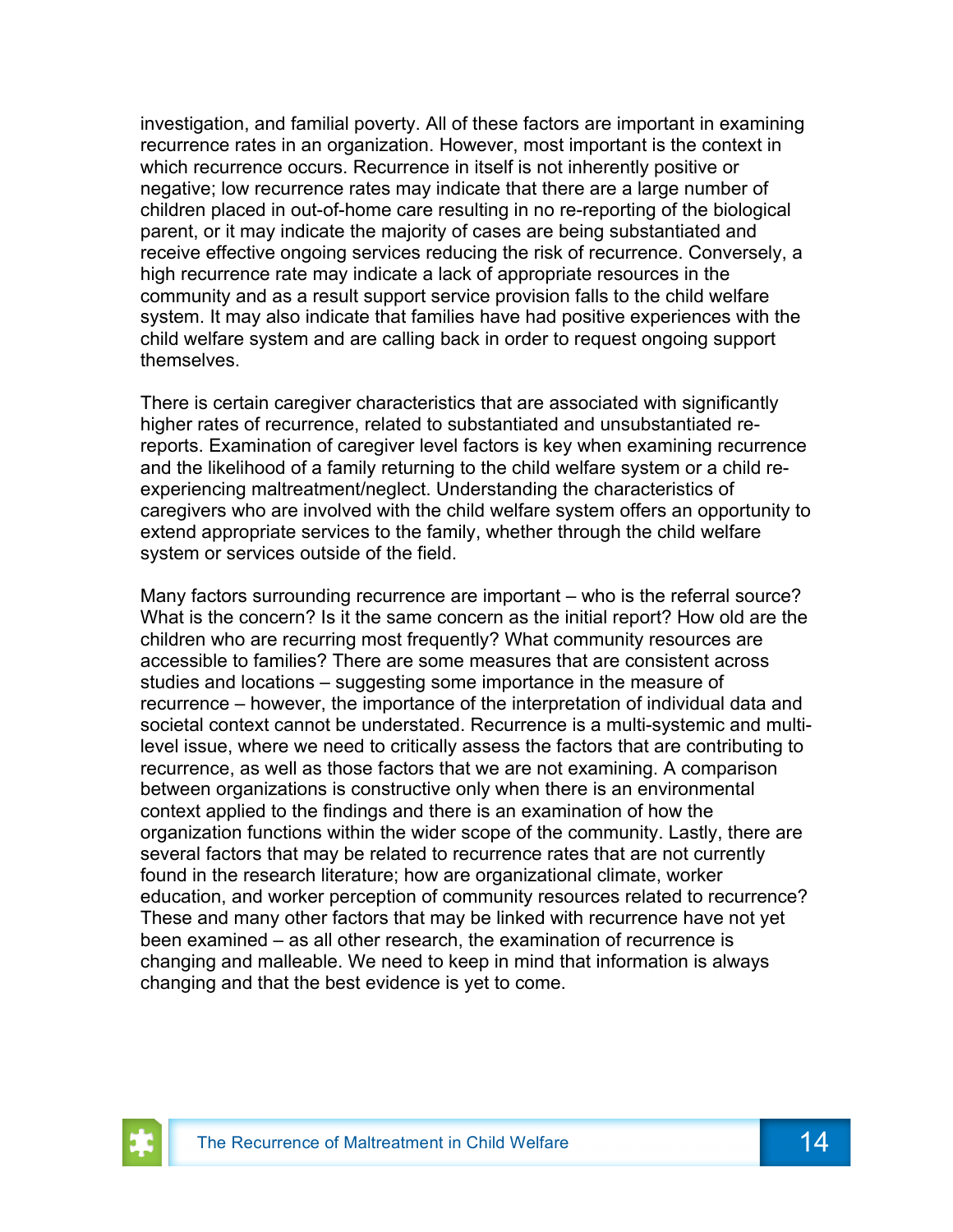# **>> Key Summary Points**

- Analysis of recurrence requires critical thinking and a contextual description of the child welfare organization the landscape in which it operates.
- Some factors that are consistently associated with recurrence are being involved with the child welfare system previously (as a child or adult), shorter time frame between re-reports, younger children, accessing community services, neglect, and poverty.
- § Statistical analyses of recurrence should be multivariate and include various child, caregiver, organizational, and community level factors.

# >> Discussion Questions

- What does a high rate of recurrence mean to this agency? What does a low rate of recurrence mean to this agency?
- Who is referral source? Some referral sources have higher rates of substantiation than others, therefore counted as "recurrence" but it is unknown whether these are actually higher risk than non-substantiated allegations.
- § Who are we concerned about returning to the child welfare system? The child? The caregiver? The family as a unit?
- Are there interactions between certain factors that result in higher or lower rates of recurrence? For example, are younger males more likely to recur than older females?
- § What findings are unique to our organization? Why are our findings not consistent with the literature?
- Is the referral related to a maltreatment/neglect allegation or request for support from a family?
- Are there appropriate services in the community for families to access? Were the families offered these services in the past? Did they access these services?
- § What type of statistical analyses are we using to examine recurrence?
- What factors are we missing in our analyses?

# >> Special Thanks

Special thanks to Mark Fraser, Continuous Quality Improvement and Research Specialist from Children's Aid Society of the Districts of Sudbury and Manitoulin, for the time and thought put into the review of this PARTicle.

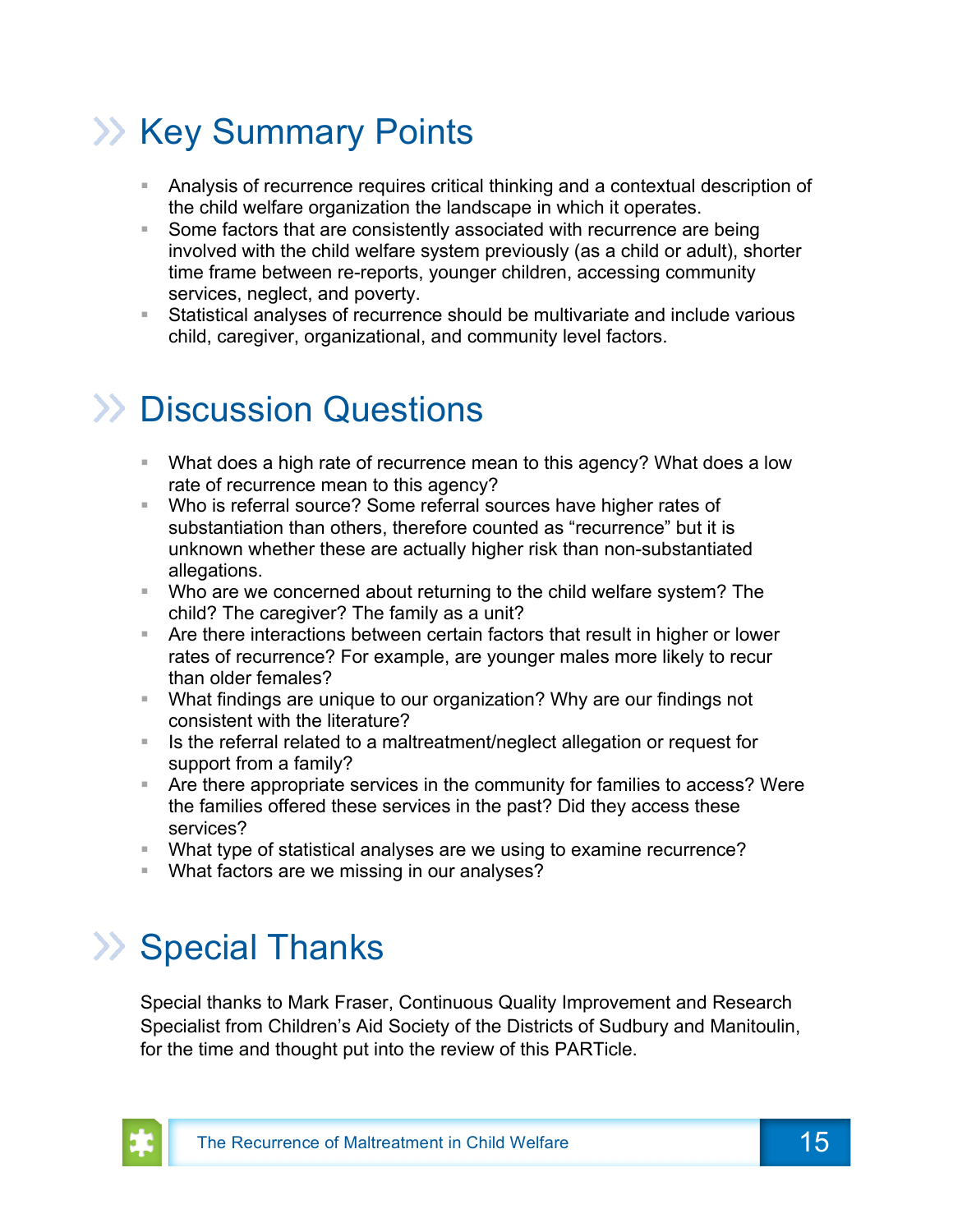## PARTiculars.

- 1. DePanfilis, D. & Zuravin, S. J. (1999). Epidemiology of child maltreatment recurrences. *Social Services Review, 73*(2), 218-239.
- 2. Jonson-Reid, M., Chung, S., Way, I., Jolley, J. (2010). Understanding service use and victim patterns associated with re-reports of alleged maltreatment perpetrators. *Children and Youth Services Review, 32*, 790-797.
- 3. Zhang, S., Fuller, T., & Nieto, M. (2013). Didn't we just see you? Time to recurrence among frequently encountered families in CPS. *Children and Youth Services Review, 35*, 883-889.
- 4. Dakil, S. R., Sakai, C., Lin, H., & Flores, G. (2011). Recidivism in the child protection system: Identifying children at greatest risk of re-abuse among those remaining in the home. *Archives of Pediatrics and Adolescent Medicine, 165*(11), 1006-1012.
- 5. Fluke, J. D., Yuan, Y-Y. T., & Edwards, M. (1999). Recurrence of maltreatment: An application of the National Child Abuse and Neglect Data System (NCANDS). *Child Abuse & Neglect, 23*(7), 633-650.
- 6. Fluke, J., Edwards, M., Bussey, M., Wells, S., & Johnson, W. (2001). Reducing recurrence in child protective services: Impact of a targeted safety protocol. *Child Maltreatment, 6*(3), 207-218.
- 7. Lipien, L., & Forthofer, M. S. (2004). An event history analysis of recurrent child maltreatment reports in Florida. *Child Abuse & Neglect, 28*, 947-966.
- 8. Drake, B., Jonson-Reid, M., & Sapokaite, L. (2006). Re-reporting of child maltreatment: Does participation in other public sector services moderate the likelihood of a second maltreatment report? *Child Abuse & Neglect, 30*, 1201- 1226.
- 9. Hindley, N., Ramchandani, P. G., & Jones, D. P. H. (2006). Risk factors for recurrence of maltreatment: A systematic review. *Archives of Disease in Childhood, 91*, 744-752.
- 10.Bae, H-o., Solomon, P. L., Gelles, R. J., & White, T. (2010). Effect of child protective services system factors on child maltreatment rereporting. *Child Welfare, 89*(3), 33-55.
- 11.Helie, S. & Bouchard, C. (2010). Recurrent reporting of child maltreatment: State of knowledge and avenues for research. *Children and Youth Services Review, 32,* 416-422.



The Recurrence of Maltreatment in Child Welfare 16 16 16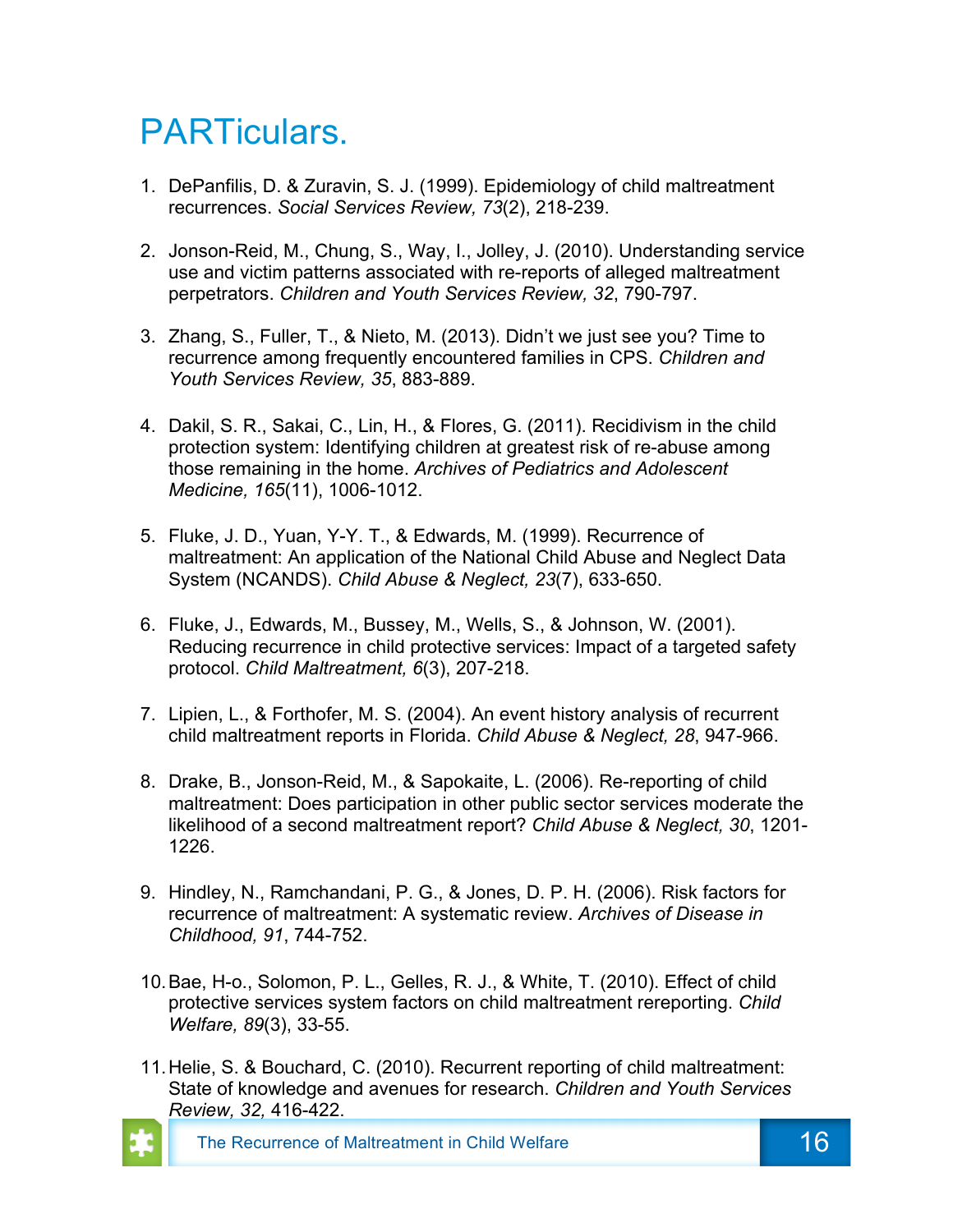- 12.Drake, B., Jonson-Reid, M., Wray, L., & Chung, S. (2003). Substantiation and recidivism. *Child Maltreatment, 8*(4), 248-260.
- 13.Jonson-Reid, M., Emery, C. R., Drake, B., & Stahlschmidt, M. J. (2010). Understanding chronically reported families. *Child Maltreatment, 15*(4), 271- 281.
- 14.Jonson-Reid, M., Drake, B., Chung, S., & Way, I. (2003). Cross-type recidivism among child maltreatment victims and perpetrators. *Child Abuse & Neglect, 27*, 899-917.
- 15.Fuller, T. & Nieto, M. (2013). Child welfare services and risk of child maltreatment reports: Do services ameliorate initial risk? *Children and Youth Services Review* (in press, corrected proof).
- 16.Barth, R., Gibbons, C., & Guo, S. (2006). Substance abuse treatment and the recurrence of maltreatment among caregivers with children living at home: A propensity score analysis. *Journal of Substance Abuse Treatment, 30*, 93- 104.
- 17.Tanaka, M., Jamieson, E., Wathen, N., & MacMillan, H. L. (2010). Methodological standards for randomized controlled trials of interventions for preventing recurrence of child physical abuse and neglect. *Child Abuse Review, 19*, 21-38.
- 18.Bae, H-o., Solomon, P. L., & Gelles, R. J. (2009). Multiple child maltreatment recurrence relative to single recurrence and no recurrence. *Children and Youth Services Review, 31,* 617-624.
- 19.Johnson, W., & L'Esperance, J. (1984). Predicting the recurrence of child abuse. *Social Work Research and Abstracts, 20*, 21-26.
- 20.Little, J. H. (2001). Client participation and outcome of intensive family preservation services. *Social Work Research, 25,* 103-114.
- 21.Fluke, J. D., Shusterman, G. R., Hollinshead, D. M., & Yuan Y.-Y. T. (2008). Longitudinal analysis of repeated child abuse reporting and victimization: Multistate analysis of associated factors. *Child Maltreatment, 13*(1), 76-88.
- 22.Drake, B. & Jonson-Reid, M. (1999). Some thoughts on the increasing use of administrative data in child maltreatment research. *Child Maltreatment, 4,*  308-315.